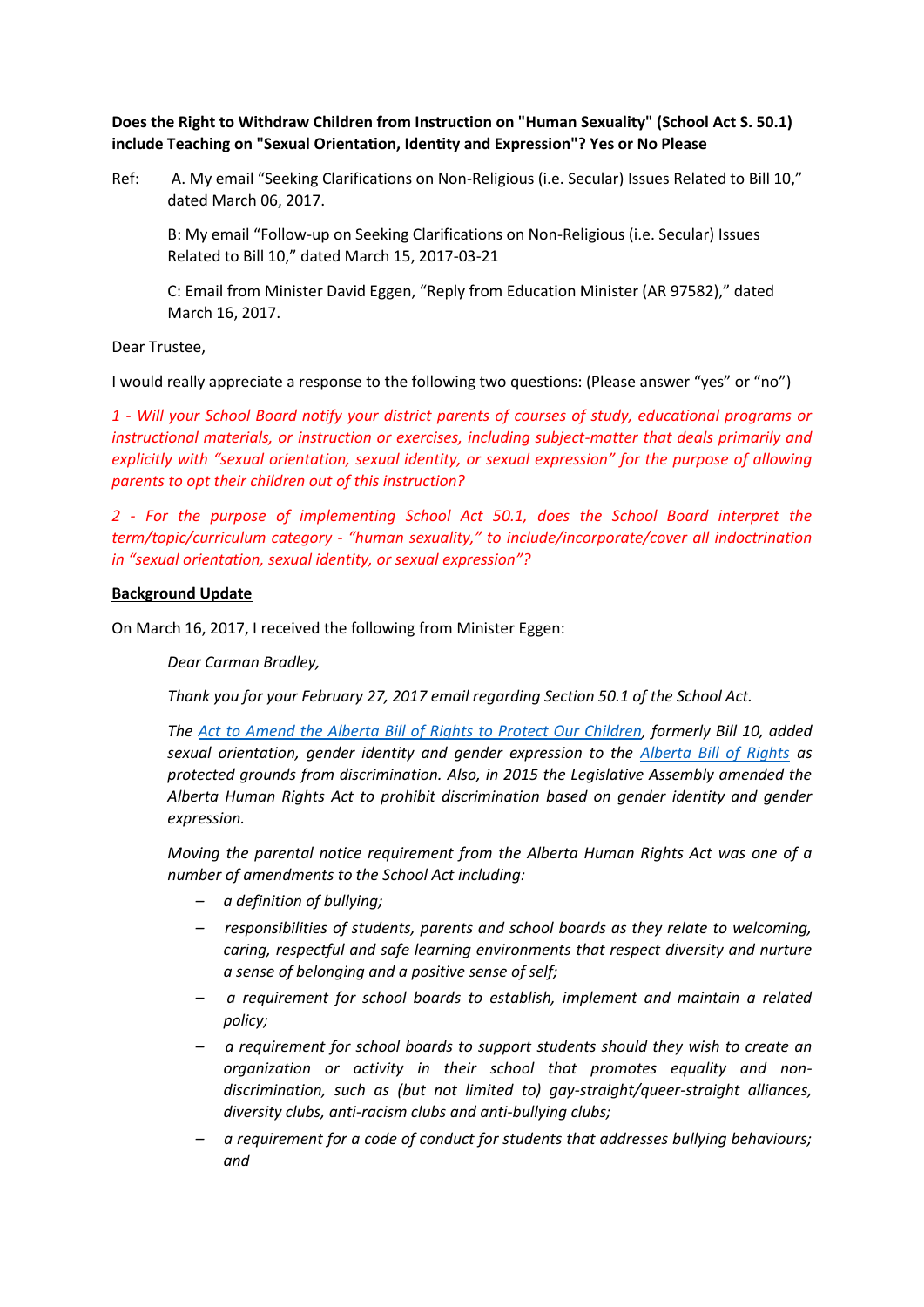*– recognizing the third week in November as Bullying Awareness and Prevention Week.*

*The intent of the changes is to ensure that all students benefit from safe, caring and inclusive learning environments.*

*All school authorities in Alberta must comply with applicable legislation, including the School Act and the Alberta Human Rights Act. Section 50.1 of the School Act gives parents the ability to withdraw their children from instruction or exercises that are primarily and explicitly about human sexuality or religion. Parents will also continue to receive notice where courses of study, educational programs or instructional materials, or instruction or exercises include subject matter that deals primarily and explicitly with religion or human sexuality, and there will continue to be no academic penalty for a student who is absent from that discussion or lesson.* 

*Alberta Education provides information about Section 50.1 in the [Guide to Education.](https://education.alberta.ca/guide-to-education/the-guide-to-education/) Implementation of Section 50.1 is a local matter, with Section 50.2 providing a right to appeal to a board or private school operator related to failure to comply.*

*Our government is committed to ensuring that every student experiences a feeling of belonging and receives a high-quality education – no matter their ability, disability, language, cultural background, sexual orientation, gender identity or gender expression. In welcoming, caring, respectful and safe learning environments, diversity is respected, celebrated and recognized as a strength.*

*Sincerely,David Eggen, Minister*

To which, I replied:

*Dear Minister Eggen*

*Thank you for getting back to me. Much appreciated.*

*May I be more specific in my questions of concern, which are focused on the legal definition of "Human Sexuality" for application and interpretation in School Act S. 50.1.*

*The Public Health Agency of Canada defines "sexuality" in Canadian Guidelines for Sexual Health Education, 2008, this way:* 

*A term that encompasses sex, gender identities and roles, sexual orientation, eroticism, pleasure, intimacy, and reproduction. Sexuality is experienced and expressed in thoughts, fantasies, desires, beliefs, attitudes, values, behaviours, practices, roles, and relationships. While sexuality can include all of these dimensions, not all of them are always experienced or expressed. Sexuality is influenced by the interaction of biological, psychological, social, economic, political, cultural, ethical, legal, historical, religious, and spiritual factors.*

*- Public Health Agency of Canada, Canadian Guidelines for Sexual Health Education, [rev. ed.], 2008, p. 5.*

*The following are two simplified questions which can be answered with either a "yes" or "no" response.*

*1 – Does the Alberta Government declare that all School Boards should notify their district parents of courses of study, educational programs or instructional materials, or instruction or*